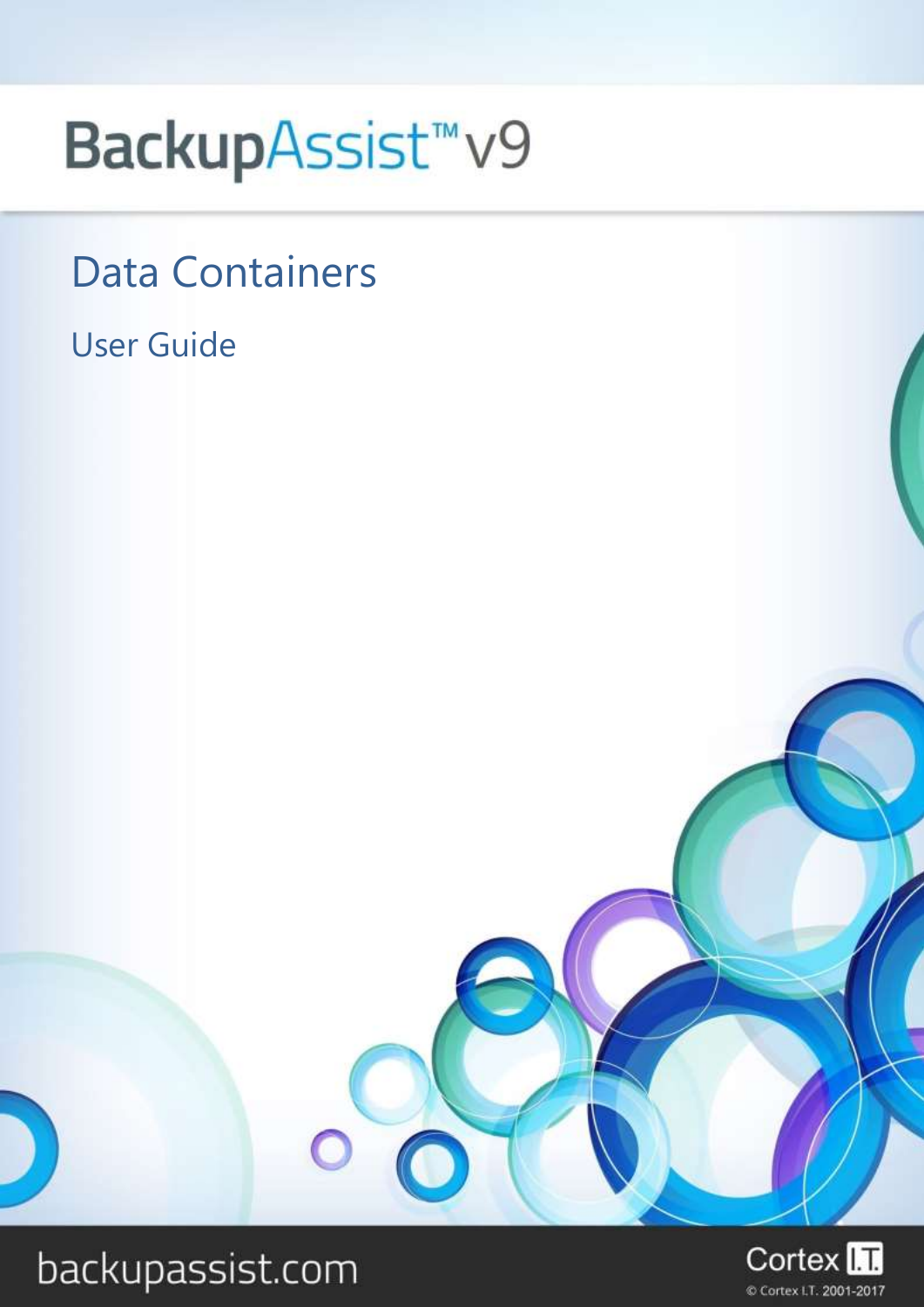## **Contents**

| 2. |  |
|----|--|
|    |  |
|    |  |
|    |  |
| 3. |  |
|    |  |
|    |  |
| 4. |  |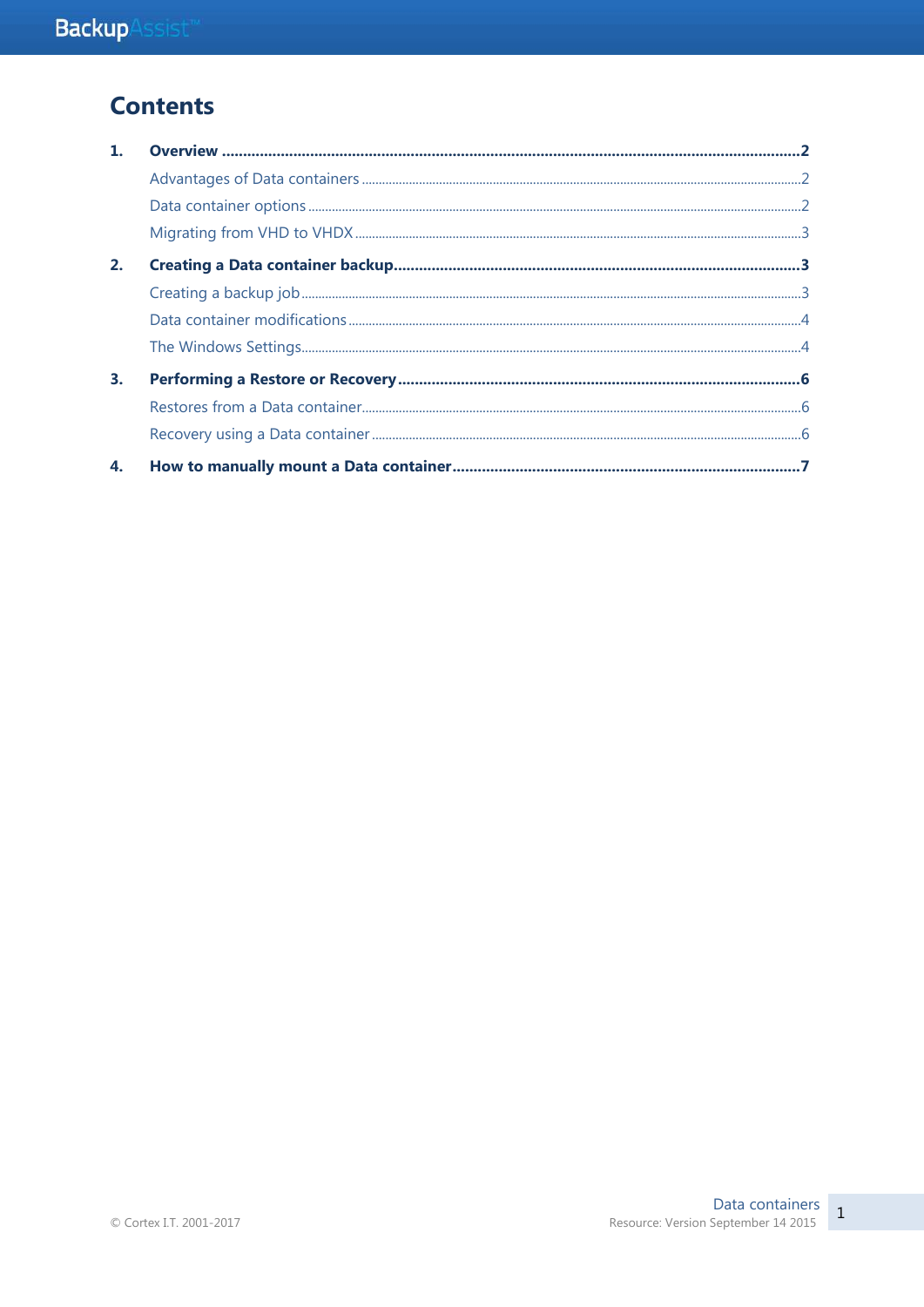## 1.Overview

A Data container is an image file that backups can be stored in. It is selected on the backup *Destination* screen and configured in the *Set up destination* screen. You can configure the Data container's size or allow it to use all available space on the destination.

#### **Considerations**

- The Data container's size will increase as data is added until it reaches the set size or fills the backup destination, if *Use all available space* was selected.
- The Data container is created the first time the backup job runs, or if you run a destination check.
- A destination check is run on the *Set up destination* screen for fixed media, and when portable media is prepared on the *Prepare media* screen.
- If you set a maximum size, that maximum size cannot be changed one the Data container has been created.

#### Advantages of Data containers

#### **Maintain Backup history**

BackupAssist *System Protection* creates full and incremental image backups. Windows VSS maintains historical information so that each incremental backup can be restored from. On RDX drives and network destinations (e.g. NAS), VSS is not supported so Windows cannot maintain any backup history. This means restores can only be performed from the last backup.

Data containers overcome this Network/RDX destination limitation. The Data container is created on the destination media and each time the backup jobs runs, the Data container is mounted and treated as a local disk. Because the container is seen as a local disk, Windows VSS can maintain historical information of data that changed, and every backup can be restored from.

#### **RDX granular restore**

When Windows detects an RDX drive, it will compress the data that is being backed up. This compression means that individual files cannot be restored. By using a Data container, Windows will see the destination as a local drive and not compress the data.

#### **Portable backups**

On Windows 2008R2 and later, you can copy a backup image to another device, but only the last backup can be restored because you cannot copy the shadow copy (VSS snapshot). If the backup is in a Data container, the snapshot can be moved and all backups can be restored from.

#### Data container options

A VHDX Data container will be created if the Data container's size is set at 2TB or more, or if it is allowed to *Use all available space* on a destination that is 2TB or larger.

If you configure the Data container to be 2TB or smaller, or allow a Data container to grow into the available space on a destination that is 2TB or less, the Data container will use VHD.

#### **Windows Server 2008 - 2TB limit**

Uses VHD Data containers.

#### **Windows Server 2012 / 2012 R2 and Window 8 / 8.1 - up to 64TB**

- Uses VHD for Data containers 2TB and smaller (Required by default for [Linux-based NAS](http://www.backupassist.com/education/resources/sparse_file_system_compatability.html) devices).
- Uses VHDX for Data containers larger than 2TB.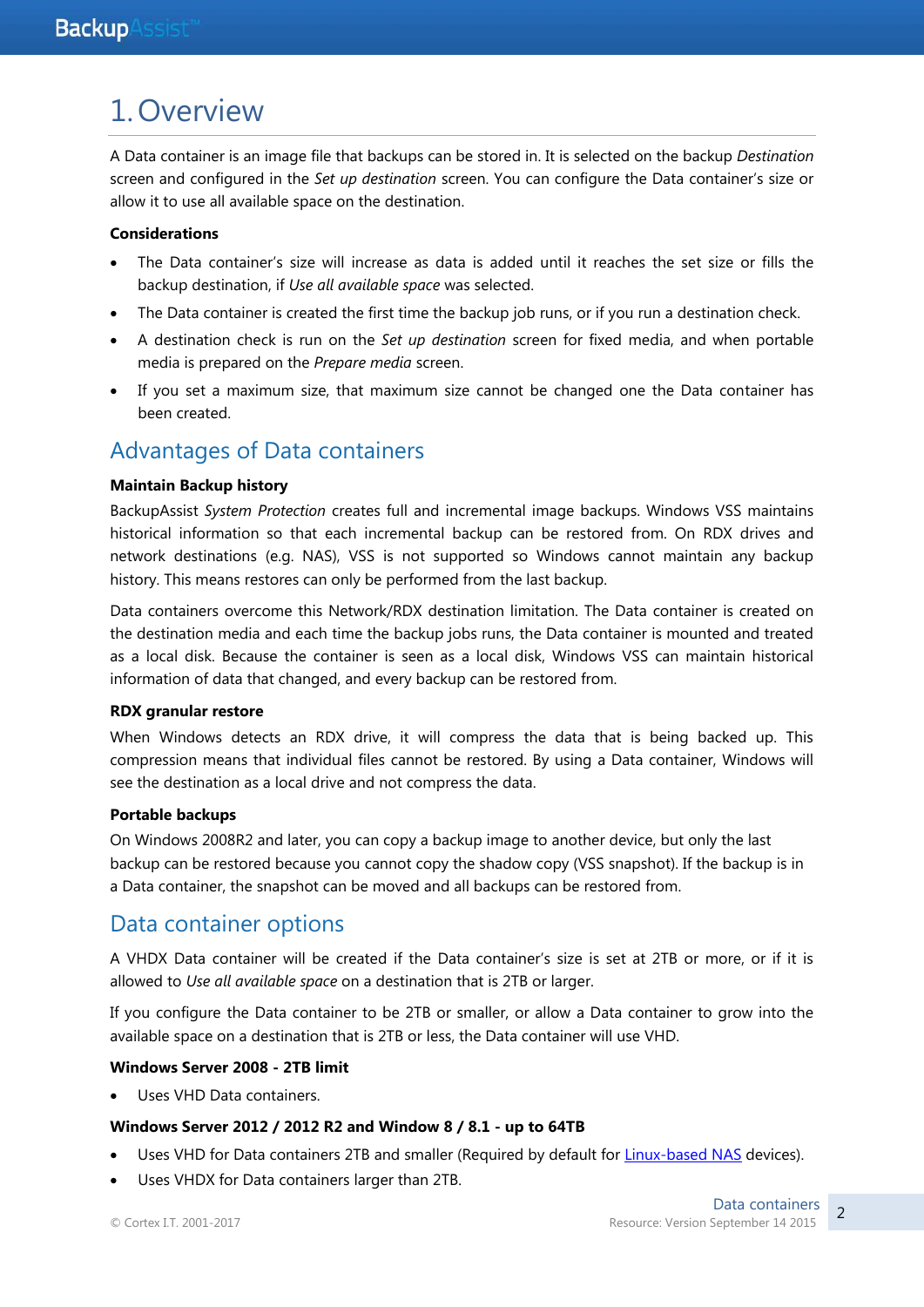#### Migrating from VHD to VHDX

If there is no VHD Data container at the backup destination, a Windows Server 2012 backup job will create a VHDX Data container when a backup job runs. You can therefore change from VHD to VHDX by archiving and removing the existing VHD Data container, and allowing the backup job to create a VHDX container when it runs next. The backup job must of course be configured to create a 2TB or larger Data container. Alternatively, you can convert the VHD to VHDX.

Microsoft provides instructions on converting VHD to VHDX using [Hyper-V Manager](http://blogs.msdn.com/b/virtual_pc_guy/archive/2012/10/02/converting-a-vhd-to-a-vhdx.aspx) and [PowerShell.](http://blogs.msdn.com/b/virtual_pc_guy/archive/2012/10/03/using-powershell-to-convert-a-vhd-to-a-vhdx.aspx)

## 2.Creating a Data container backup



Data containers are only available for *System Protection* backups to the following *Destination media*: *RDX drive, Network location, Local hard drive and External disk*. The Data container will be mounted automatically by BackupAssist and appear as a local disk.

#### Creating a backup job

**Destination media:** This step will show the *Enable Data container* option.

**Set up destination:** This step will include fields for the Data container's settings.

The size of the Data container is set using this screen. It is important to review the settings to ensure they are appropriate because the size of a Data container cannot be changed once the backup job has run. The *Use all available space* selection will use all available space, up to 2TB.

- For an *RDX* or *External disk* destination, *Use all available space* will be selected by default.
- For a *Local hard drive* and *Network location*, set the size manually by using the field provided, or select the *Use all available space* option.

You also need to provide the destination path - the location where the Data container will be created. The backups will go inside the container.

- The first time the backup job runs, it will create the Data container.
- The backup job will automatically mount the Data container and back up the data into the container each time the job runs.



**Figure 1: System Protection backup – Destination media**

**Data Container schedules**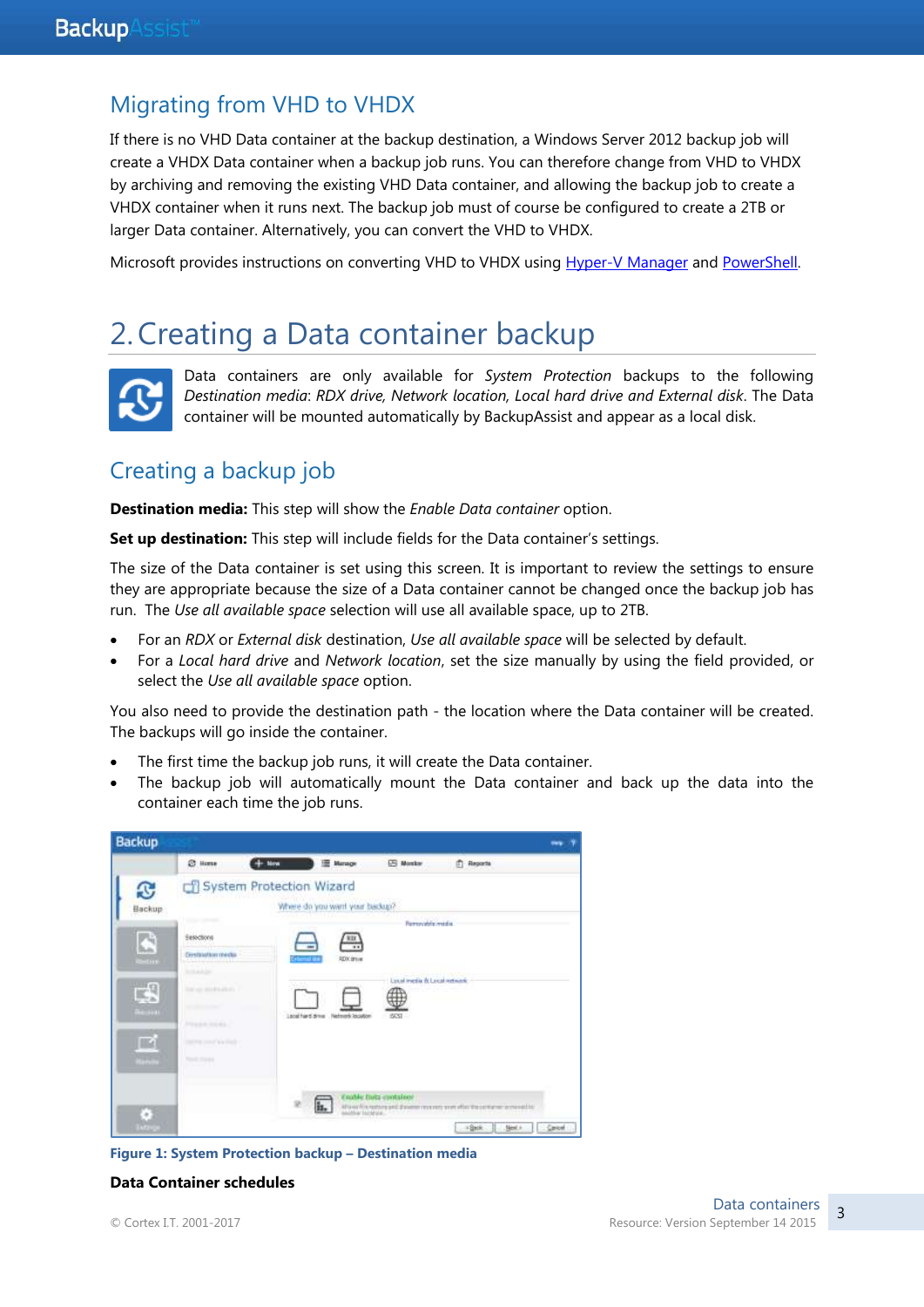The backup schemes available will change with the destination selected for the Data Container. A fixed media selection such as Local hard drive, Network Location or iSCSI device, will provide a schedule option where each successive backup is automatically incrementally merged with the previous backup to provide one single backup with different restore points.

**Note**: We are aware that the Network location (NAS) destination displays a scheme that say's each backup overwrites the next but this is not what occurs. If a Network location is selected as the backup destination, each successive backup is automatically incrementally merged with the previous backup to provide one single backup with different restore points.

**Note**: System Protection backups on RDX drives cannot be used to restore individual files unless Data containers are used. This applies to Windows Server 2008R2 and later.

#### Data container modifications

You can modify the size settings of a Data container, if the container does not exist. For example, if the backup job has not been run or if the container has been manually deleted.

To modify the size of the Data container:

- 1. Select *Manage* from the *Backup* tab.
- 2. Select the backup job from the list.
- 3. Select *Edit* from the top menu.
- 4. Select *Destination* and go down to *Data container options:*
	- *Container size (GB):* Use the up and down arrows to set the size of the Data container
	- *Use all available space*: Tick this box and all available space on the destination device will be used by the Data container, up to 2TB.

| Data container options             |  |
|------------------------------------|--|
| Settings for Data container:       |  |
| $0.0 \div$<br>Container size (GB): |  |
| Use all available space            |  |

#### **Considerations**

- All Data containers are called datacontainer.vhd/vhdx
- Data containers can be located anywhere on the destination media.
- Only one Data container can be created per destination / path.
- The Data container will be created the first time the backup job runs.
- If separate backup jobs use the same location, the first job to run will create the Data container and the next job will see a container and use that one (it will not try to create another).

### The Windows Settings

| Mudity settings trataffect the behaviour of Windows.                                                                                                                                                                      | Backup |
|---------------------------------------------------------------------------------------------------------------------------------------------------------------------------------------------------------------------------|--------|
| V55 timedul<br>construction and provide in the state<br>350 totals this if you experiment shallow copy firmped arrists.                                                                                                   |        |
| minutes.<br>tö                                                                                                                                                                                                            |        |
| Windows SystemState                                                                                                                                                                                                       |        |
| If Enable V6 compatible Wredows SystemState selection Cavailable when editing jobs)<br>아버지가 2007년 전에 아니오 연화로 18개 이용제 전쟁                                                                                                   |        |
| Ersbedded Exchange Malibox (ob<br>This allaws you to add an existing Exchange Halbox Protestion job to a File Archiving. System Protestion<br>or File Protection tell.                                                    |        |
| [1] Display the Bichange Servers option when editing a badoup tob                                                                                                                                                         |        |
| Incremental backup tracking for system Protection.<br>When this setting is enabled, a persistent virtual snapshot will be created each time an incremental image<br>track is run, to record the changes made to the data. |        |
| III Ensble mape tracking                                                                                                                                                                                                  |        |
| This greatly increases the speed of incremental System Protection beckups                                                                                                                                                 |        |

Incremental image backups must be manually enabled. To review this setting select: *Settings* tab > *Windows settings > Enable image tracking.*

With this option selected, Windows will flag any data that changes so that when the System Protection job runs, it doesn't need to scan the data selection to know what has changed. This makes the backup a lot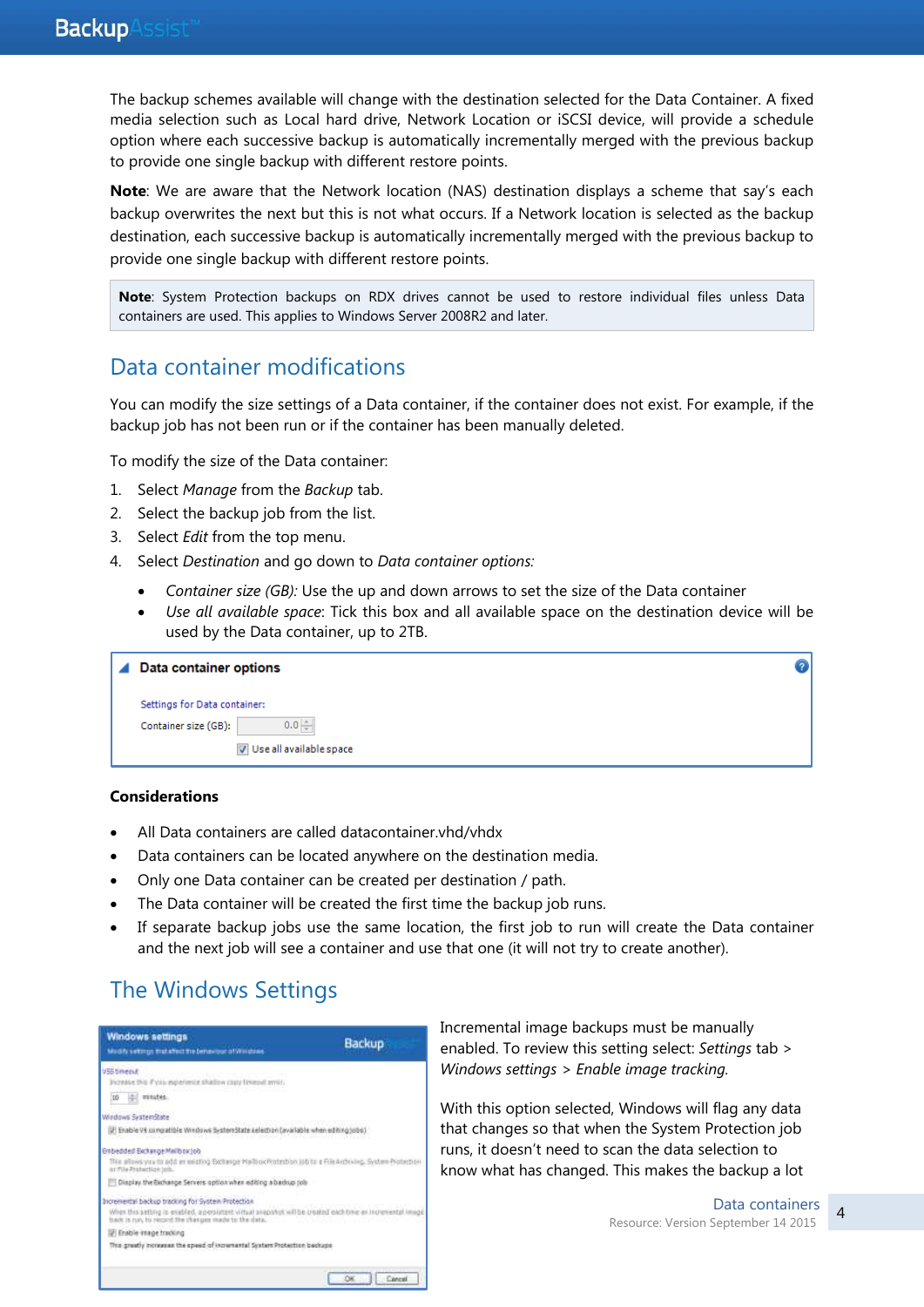quicker, but there is a performance overhead between backups due to Windows keeping track of the changed data.

In some circumstances (changing the job's settings or destination) a full backup may be required.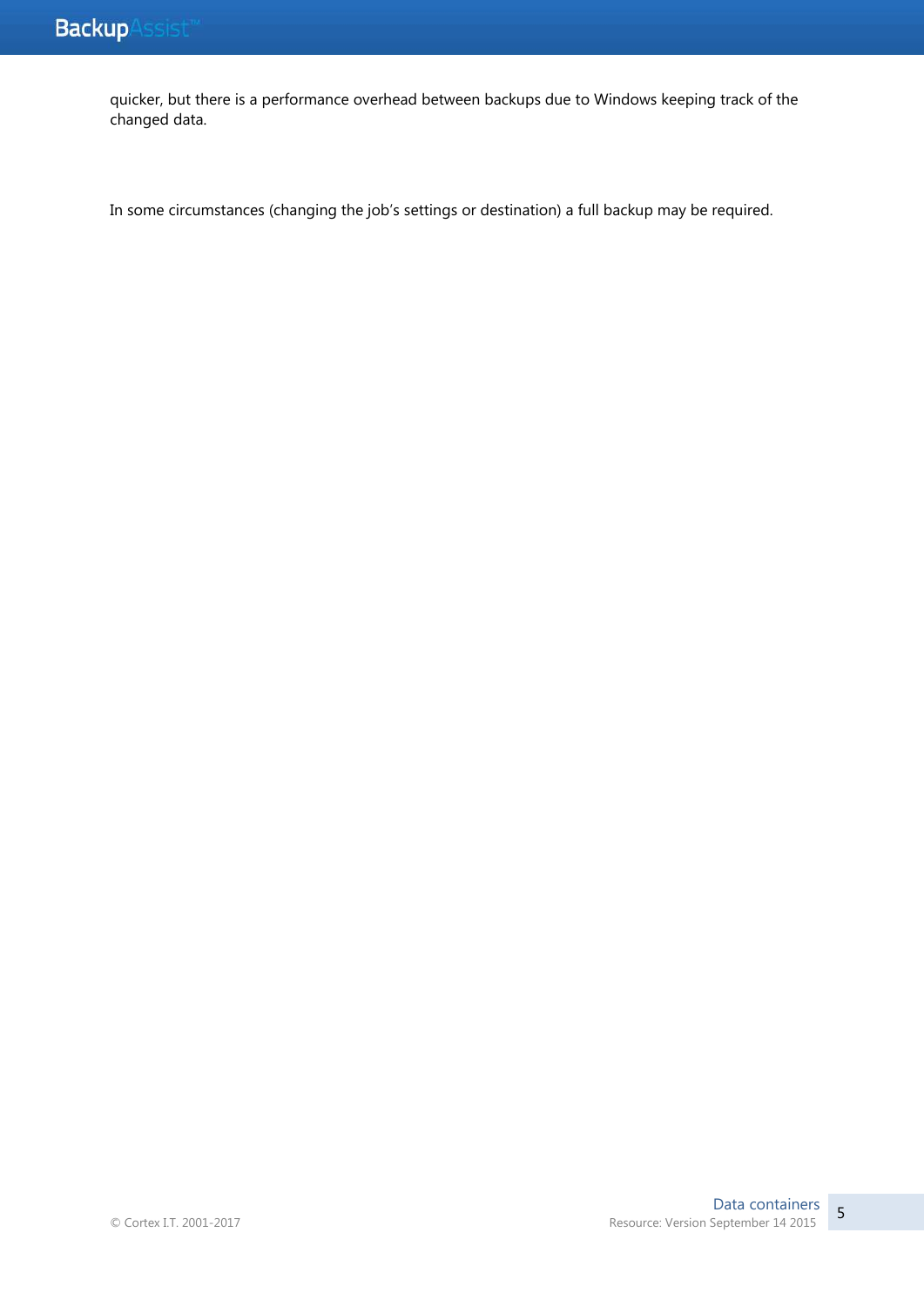## 3.Performing a Restore or Recovery

#### Restores from a Data container



The restore process does not change for backups stored in Data containers. Each backup will provide a restore point, as defined by the backup schedule used.

- System Protection backups to Data containers will appear in the *Restore Console*.
- BackupAssist will automatically mount the Data container when the backup is selected.

#### Recovery using a Data container



A recovery is the process by which a computer is recovered after hardware has been replaced or an operating system failure has occurred, and your computer can no longer start itself.

To perform a recovery you need a bootable media to start your computer, and an image backup that the bootable media can use to recover your operating system, data and applications. *System Protection* can create the image backup used in the recovery process. If your System Protection backup is in a Data container, RecoverAssist can be used to mount the Data container as part of the recovery process.

To use a Data container in a Recovery:

- 1. From the RecoverAssist menu, select *Recover from backup on a local drive* or *Recover from a backup located on a network drive.* The selection will depend on the backup media that the Data container is on.
- 2. During the backup selection step, use the *Search for Backups in Container* button.
- 3. Browse to the location of the Data container, and select it.
- 4. RecoverAssist will mount it and the recovery process will proceed.

| <b>RecoverAssist</b> |                                                                                                                                                |  |
|----------------------|------------------------------------------------------------------------------------------------------------------------------------------------|--|
|                      | Backups found on network share                                                                                                                 |  |
|                      | \\ws-d\share\VHDContainer.vhd                                                                                                                  |  |
|                      | Search for Backups in Container                                                                                                                |  |
|                      | If you are recovering to a new hard disk, make sure the disk is at least as                                                                    |  |
|                      | big as the disk that contained the volumes that were backed up, regardless                                                                     |  |
|                      | of the size of those volumes. For example, if there was only one volume<br>that was 100 GB on a 1 TB disk during backup, you should use a disk |  |
|                      | that is at least 1 TB when restoring.                                                                                                          |  |
|                      | Backups containing multiple volumes are restored in the same configuration                                                                     |  |
|                      | and order as the machine in which they were originally backed up from.                                                                         |  |
|                      | Click Finish to launch a Complete PC Restore and recover from your backup                                                                      |  |
|                      |                                                                                                                                                |  |
|                      | Cancel<br><b>Back</b><br>Next                                                                                                                  |  |

**Figure 2: Data Container - RecoverAssist selection**

For more information on data recovery, see the **System Recovery quide**